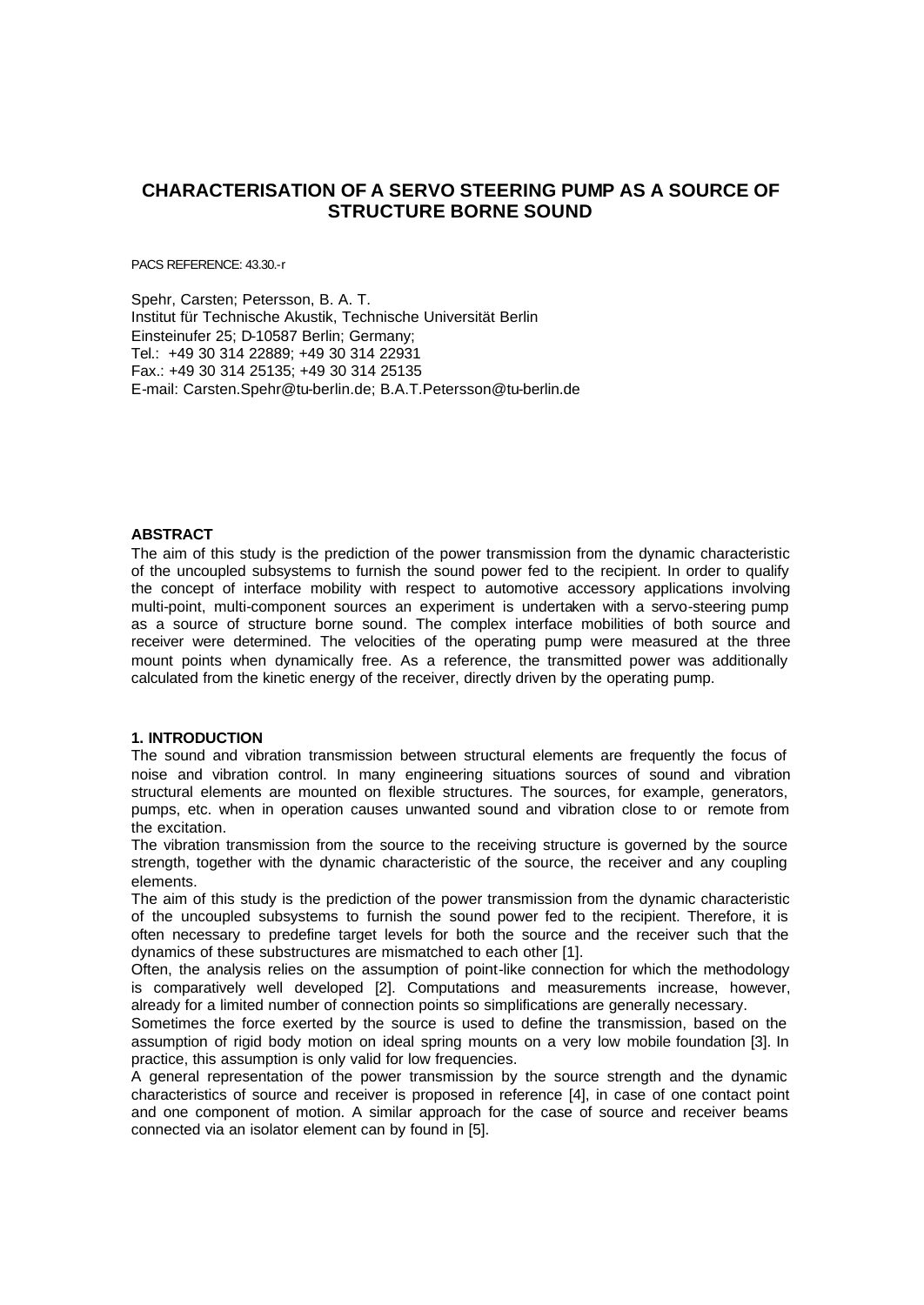In reference [6] the vibrational power is regarded as the power transmitted by *N* independent poles of vibration. A series of experiments were conducted on a machine-isolator-seating arrangement up to 1000 Hz.

In references [7] and [8] the concept of interface mobility is introduced. With this concept a formal simplification can be obtained by transcribing the multi-point/ multi-component transmission problem into that of single point and single component.

It is found, that in the range in which the wavelength of the recipient is much longer then the typical cross section of the interface the interface mobility can be replaced by the ordinary point mobility. For shorter wavelengths the interface mobility is also dependent on the interface geometry. Anyhow, in view of the orthonormal basis for the interface mobility, the simplicity of the single-point, single-component case can be retained and terms included as required.



Figure 1: Servo steering pump equip with three rubber isolators mounted upon three steel stands.

In order to qualify this technique with respect to automotive accessory applications involving multi-point, multi-component sources, an experiment is undertaken with a servo-steering pump as the source of structure borne sound. The transmission problem is exemplified with the pump mounted on specially manufactured supports, bolted to a plywood plate, the latter representing an arbitrary recipient structure. The complex interface mobilities of both source (the servo steering pump) and receiver (the plywood plate) were determined in terms of the uniform and the first order interface mobility. The velocities of the operating pump were measured at the three mount points when dynamically free. As a reference, the transmitted power was additionally calculated from the kinetic energy of the receiver, directly driven by the operating pump, and alternatively from the axial component of force and velocity obtained at the three mount points.

## **2. INTERFACE WITH THREE POINT-LIKE CONTACTS**

The servo steering pump was mounted on the receiver via three point-like contacts. In this case the velocities and the forces are defined by the two vectors

$$
v_{sf}(s) = \begin{bmatrix} v_{a,1} \\ v_{a,2} \\ v_{a,3} \\ v_{r,1} \\ v_{r,2} \\ v_{r,3} \end{bmatrix}, F(s_0) = \begin{bmatrix} F_{a,1} \\ F_{a,2} \\ F_{a,3} \\ F_{r,1} \\ F_{r,2} \\ F_{r,3} \end{bmatrix}, Y^{S,R}(s|s_0) = \begin{bmatrix} Y_{a,1}^{a,1} & Y_{a,2}^{a,1} & Y_{a,1}^{a,1} & Y_{a,1}^{a,1} & Y_{r,1}^{a,1} & Y_{r,1}^{a,1} \\ Y_{a,1}^{a,2} & Y_{a,2}^{a,2} & Y_{a,3}^{a,2} & Y_{r,1}^{a,2} & Y_{r,2}^{a,2} \\ Y_{a,1}^{a,3} & Y_{a,2}^{a,3} & Y_{a,3}^{a,3} & Y_{r,1}^{a,3} & Y_{r,2}^{a,3} \\ Y_{a,1}^{a,1} & Y_{a,1}^{a,1} & Y_{a,1}^{a,1} & Y_{r,1}^{a,1} & Y_{r,1}^{a,1} \\ Y_{a,1}^{a,2} & Y_{a,2}^{a,2} & Y_{a,3}^{a,2} & Y_{r,1}^{a,2} & Y_{r,1}^{a,3} \\ Y_{a,1}^{a,2} & Y_{a,2}^{a,2} & Y_{a,3}^{a,2} & Y_{r,1}^{a,2} & Y_{r,2}^{a,2} & Y_{r,2}^{a,2} \\ Y_{a,1}^{a,2} & Y_{a,2}^{a,2} & Y_{a,3}^{a,2} & Y_{r,1}^{a,2} & Y_{r,2}^{a,2} & Y_{r,2}^{a,2} \\ Y_{a,1}^{a,2} & Y_{a,2}^{a,2} & Y_{a,3}^{a,3} & Y_{r,1}^{a,2} & Y_{r,2}^{a,2} & Y_{r,2}^{a,2} \\ Y_{a,1}^{a,3} & Y_{a,2}^{a,3} & Y_{a,3}^{a,3} & Y_{r,1}^{a,3} & Y_{r,1}^{a,3} & Y_{r,1}^{a,3} \\ Y_{a,1}^{a,3} & Y_{a,2}^{a,3
$$

and the mobilities  $Y^{S,R}$  of the source (S) and the receiver (R) are defined by the associated (6x6)-matrices, respectively.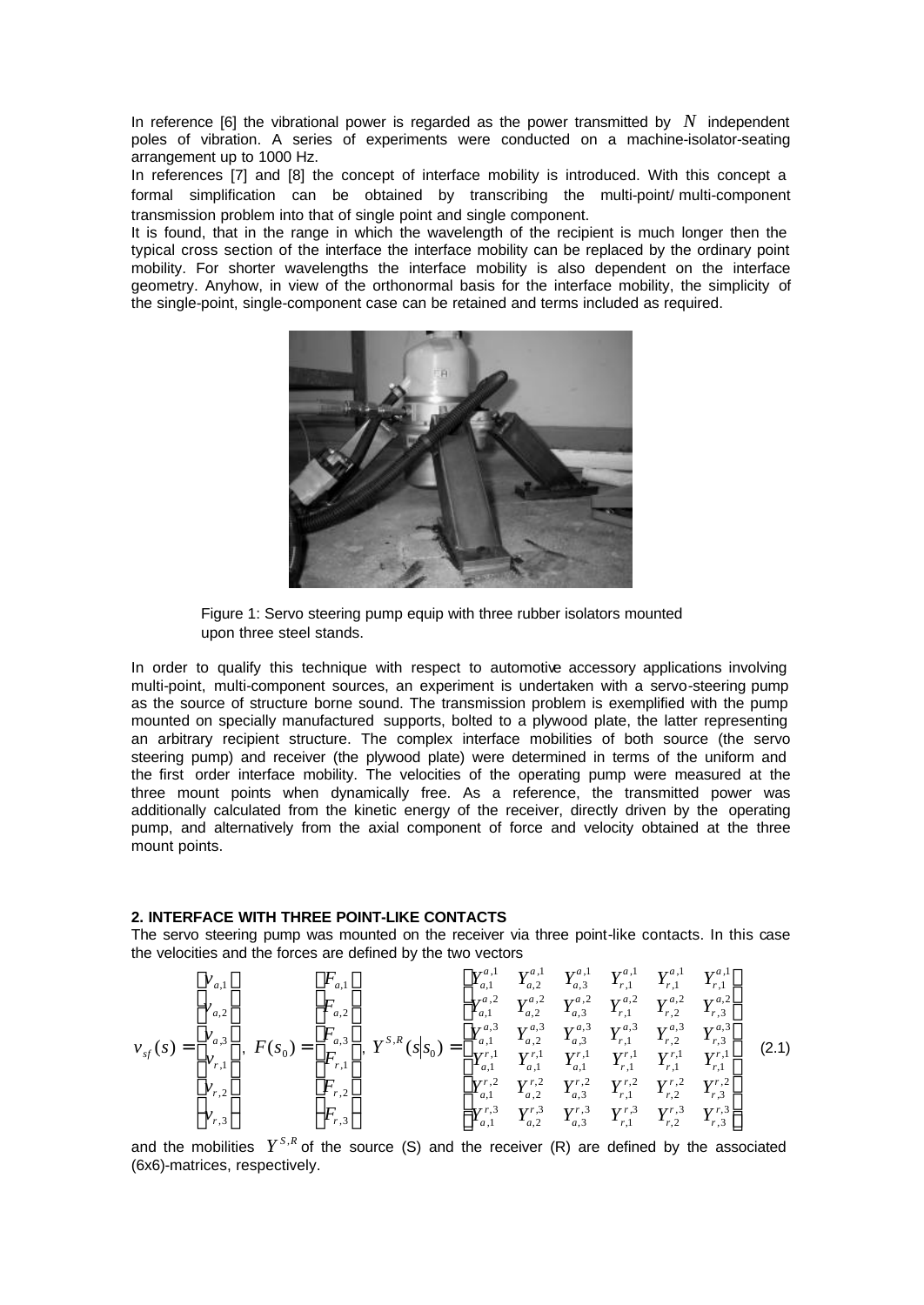After the first preliminary investigation the measurement effort was increased and the axial and the radial component were included, so the velocity and force were represented by vectors with six components, three axial  $v_a$ ,  $F_a$  and three radial  $v_r$ ,  $F_r$ .

This expands the mobility matrixes to 6x6 with four 3x3 sub matrices. The first sub matrix, of course, represents the coupling of the axial component, with the direct path in the main diagonal. The fourth represents corresponding the radial component of motion. The second and third sub matrices refer to the coupling between different components where, again, the main diagonal represents the coupling at the point under study.

The real part of the complex power transmitted can be obtained as [9],

$$
W = \frac{1}{2} \text{Re} \left\{ F^{*^T} v^R \right\} \tag{2.2}
$$

where, in the case of three contact points, the force and velocity are the aforementioned vectors. Upon introducing the mobility matrix of the receiving structure this expression becomes [4],

$$
W = \frac{1}{2} \text{Re} \left\{ F^{*T} Y^R F \right\} \tag{2.3}
$$

With the expression for the forces at the interface substituted, the complex power transmission is obtained in terms of the free velocity and the mobilities at the contact points as

$$
W = \frac{1}{2} \text{Re} \left\{ \left[ Y^{R^*} + Y^{S^*} \right]^{-1} v_{sf}^* \right\}^T \left\{ Y^R \left( \left[ Y^R + Y^S \right]^{-1} v_{sf} \right) \right\} \right\} \tag{2.4}
$$

The effort and requirements on measurements increase rapidly with the number of contact points. Moreover, no information is revealed as to which transmission path is the most important.

#### **3 INTERFACE MOBILITY**

The interface mobility is defined as the Fourier series expanded response field at the interface to the associated, unit amplitude, component of the stress field [8], [10].

$$
Y_q = \frac{v_q}{F_q} \,,\tag{3.1}
$$

where

$$
v_q = \frac{1}{C} \int_0^C v(s) e^{-\frac{i2qps}{C}} ds , \ F_q = \frac{1}{C} \int_0^C F(s_0) e^{-\frac{i2qps_0}{C}} ds_0
$$
 (3.2)

and 
$$
Y_{pq} = \frac{1}{C^2} \oint_C \oint Y(s \mid s_0) e^{-jk_p s} e^{-jk_q s_0} ds ds_0
$$
 with  $k_p = \frac{p2p}{C}$ ,  $k_q = \frac{q2p}{C}$  (3.3)

where C is the perimeter of the continuous interface contour, which contains the three contact points and  $v(s)$  and  $F(s)$  the obtained velocity and force (theoretically smeared along the

contour  $F(s) = \frac{1}{\sqrt{C}} \sum F_m \mathbf{d}(s - s_0)$ .

For an *N*-point, discrete interface the velocity and force become the aforementioned vectors (Eq. 2.1) and the Fourier transformation of the continuous velocity and force functions *v(s)*, *F(s)* become a Fourier series,

$$
V(k) = \sum_{n=1}^{N} v(n)e^{-\frac{i2p(k-1)(n-1)}{N}}, 1 \le k \le N, \ F(k) = \sum_{n=1}^{N} F(n)e^{-\frac{i2p(k-1)(n-1)}{N}}, 1 \le k \le N \tag{3.4}
$$

In the above expression  $v(n)$  is the physical velocity vector, where the elements represent the velocity at each contact point. *V(k)* is the column vector, representing the zero and first orders of the motion. The vectors  $F(k)$  and  $F(n)$  are similarly defined, whereby the matrix  $Y(s, s_0)$ requires a two-dimensional Fourier decomposition.

The velocity at any point along is given by,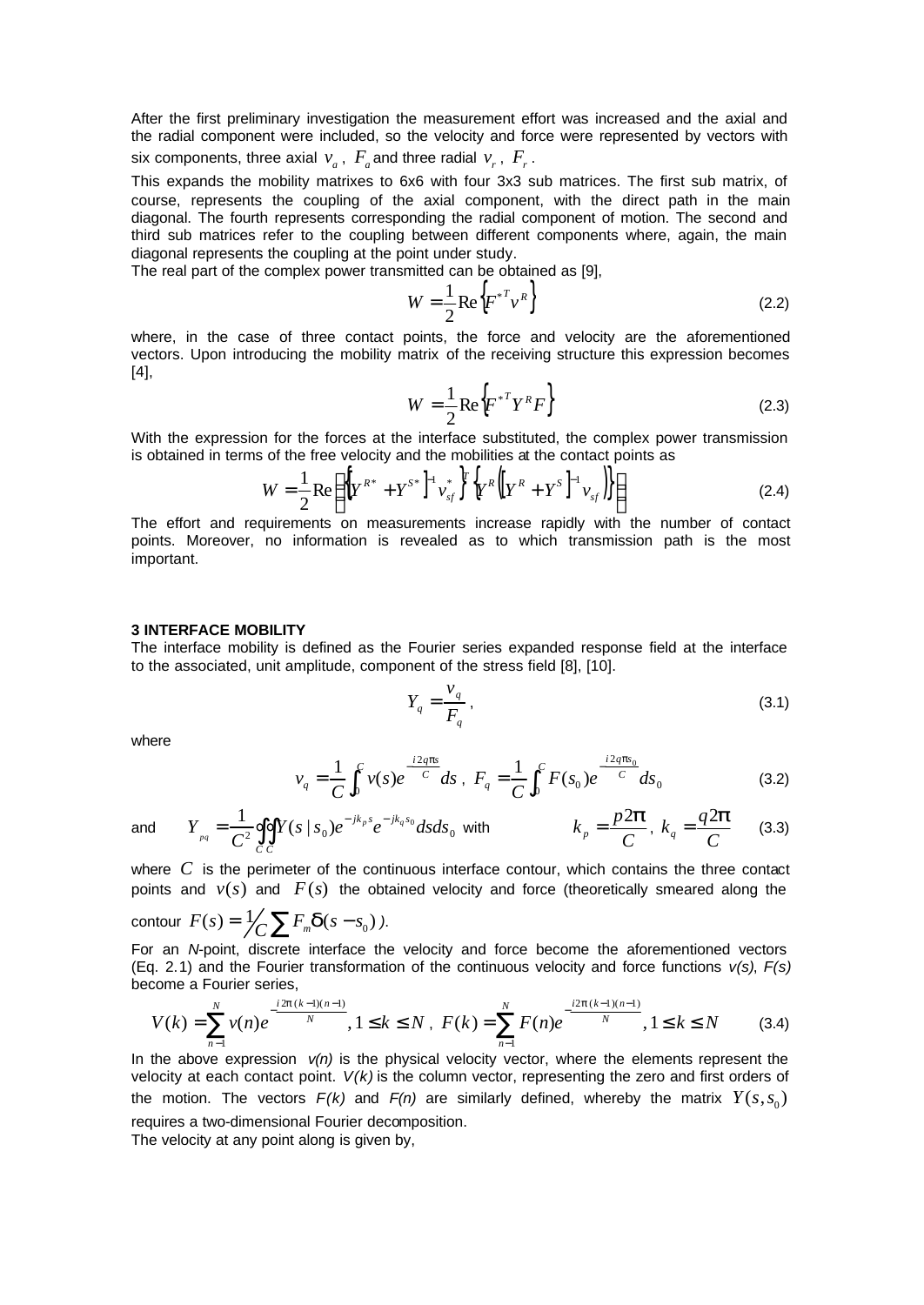$$
v(s) = \oint_C Y(s \mid s_0) F(s_0) ds_0
$$
\n(3.5)

Substituting the Fourier expansion of  $Y(s \mid s_0) = \sum_{\alpha=1}^{\infty} \sum_{\alpha=1}^{\infty}$ =−∞ ∞ =−∞ = *p* = → *q jk s jk s*  $Y(s \mid s_{_{0}})$  =  $\sum \quad \sum \hat{Y}_{_{qp}} e^{\,jk_{p}s} e^{jk_{q}s_{_{0}}}$  into Eq. (3.5) yields

$$
v(s) = \oint_C \sum_{p=-\infty}^{\infty} \sum_{q=-\infty}^{\infty} \hat{Y}_{qp} e^{jk_p s} e^{jk_q s_0} F(s_0) ds_0 = \sum_{p=-\infty}^{\infty} \sum_{q=-\infty}^{\infty} \hat{Y}_{qp} e^{jk_p s} \oint_C F(s_0) e^{jk_q s_0} ds_0 = C \sum_{p=-\infty}^{\infty} \sum_{q=-\infty}^{\infty} \hat{Y}_{qp} e^{jk_p s} \tilde{F}_q
$$
\n(3.6)

where  $\widetilde{F}_q$  is the coefficient of the Fourier expansion of  $\,F(s)\,$ 

$$
\widetilde{F}(s) = \sum_{q=-\infty}^{\infty} F_q e^{jk_q s} \tag{3.7}
$$

By expanding  $v(s)$  into Fourier series

$$
\sum_{p=-\infty}^{\infty} \nu_{p} e^{jk_{p}s} = \nu(s) = C \sum_{p=-\infty}^{\infty} \sum_{q=-\infty}^{\infty} \hat{Y}_{qp} e^{jk_{p}s} F_{q}
$$
(3.8)

and comparing the coefficients of the terms on both sides yields

$$
v_p = C \sum_{q=-\infty}^{\infty} \hat{Y}_{qp} F_q , \qquad (3.9)
$$

or in terms of vectors and matrix

$$
\vec{v}_p = C \overline{\overline{Y}_{pq}} \vec{F}_q \tag{3.10}
$$

Substituting the expression of  $v(s)$  and  $F(s)$  the active power can be obtained as

$$
W = \frac{1}{2} \int_{C} \text{Re} \left\{ \sum_{q=-\infty}^{\infty} F_q^* e^{-jk_q s} C \sum_{p=-\infty}^{\infty} \sum_{q=-\infty}^{\infty} Y_{qp} e^{-jk_p s} F_p \right\} ds = \frac{1}{2} C^2 \text{Re} \left\{ \sum_{p=-\infty}^{\infty} \sum_{q=-\infty}^{\infty} F_q^* Y_{qp} e^{-jk_p s} F_p \right\} (3.11)
$$
or in terms matrix and vectors

$$
W = \frac{1}{2}C^2 \text{Re}\{\vec{F}(k_q)^* \vec{Y}(k_q, k_p) \vec{F}(k_p)\}
$$
 (3.12)

The expression for the Fourier series of the force substituted the power transmitted through the interface is calculated by

$$
W = \frac{1}{2} \text{Re} \left\{ \left\{ \left[ \overline{\overline{Y_R}}(k_q, k_p)^* + \overline{\overline{Y_S}}(k_q, k_p)^* \right]^{-1} \overline{V_{sf}}(k_q)^* \right\}^T \left\{ \overline{\overline{Y_R}}(k_q, k_p) \left[ \overline{\overline{Y_R}}(k_q, k_p) + \overline{\overline{Y_S}}(k_q, k_p) \right]^{-1} \overline{V_{sf}}(k_q) \right\} \right\}
$$
(3.13)

with

$$
\frac{1}{C}\overline{\overline{Y}}_{pq}^{-1}\overline{Y}_p = \overline{F}_q
$$
\n(3.14)

For high frequencies, moreover, the cross-order terms asymptotically vanishes [2] so (3.13) simplifies to

$$
W = \frac{1}{2} C^2 \operatorname{Re} \left\{ \sum_{p=-\infty}^{\infty} \sum_{q=-\infty}^{\infty} V_{sfq}^* \left[ Y_{R,qq}^* + Y_{S,qq}^* \right]^{\mathrm{T}} \hat{Y}_{qp} V_{sfp} \left[ Y_{Rpp} + Y_{Spp} \right]^{\mathrm{T}} \right\} \qquad \dots (3.15)
$$

with  $F_q = \frac{1}{C} V_{sf_q} \left[ Y_{R_{qq}} + Y_{s_{qq}} \right]^{-1}$ *C*  $F_a = \frac{1}{2} V_{sf}$   $Y_{g_{aa}} + Y_{g_{aa}}$  <sup>1</sup> whereby no inversion of the mobility matrices is necessary.

### **4. MEASUREMENTS**

As seen, the computations and measurements for the complete matrix formulation can become cumbersome and simplifications are necessary and desirable.

The aim of this experiment is to examine whether the transmitted power of the servo steering pump can be described in terms of one or two components of motion, and to establish where the *frequency limit* of such a simplification falls.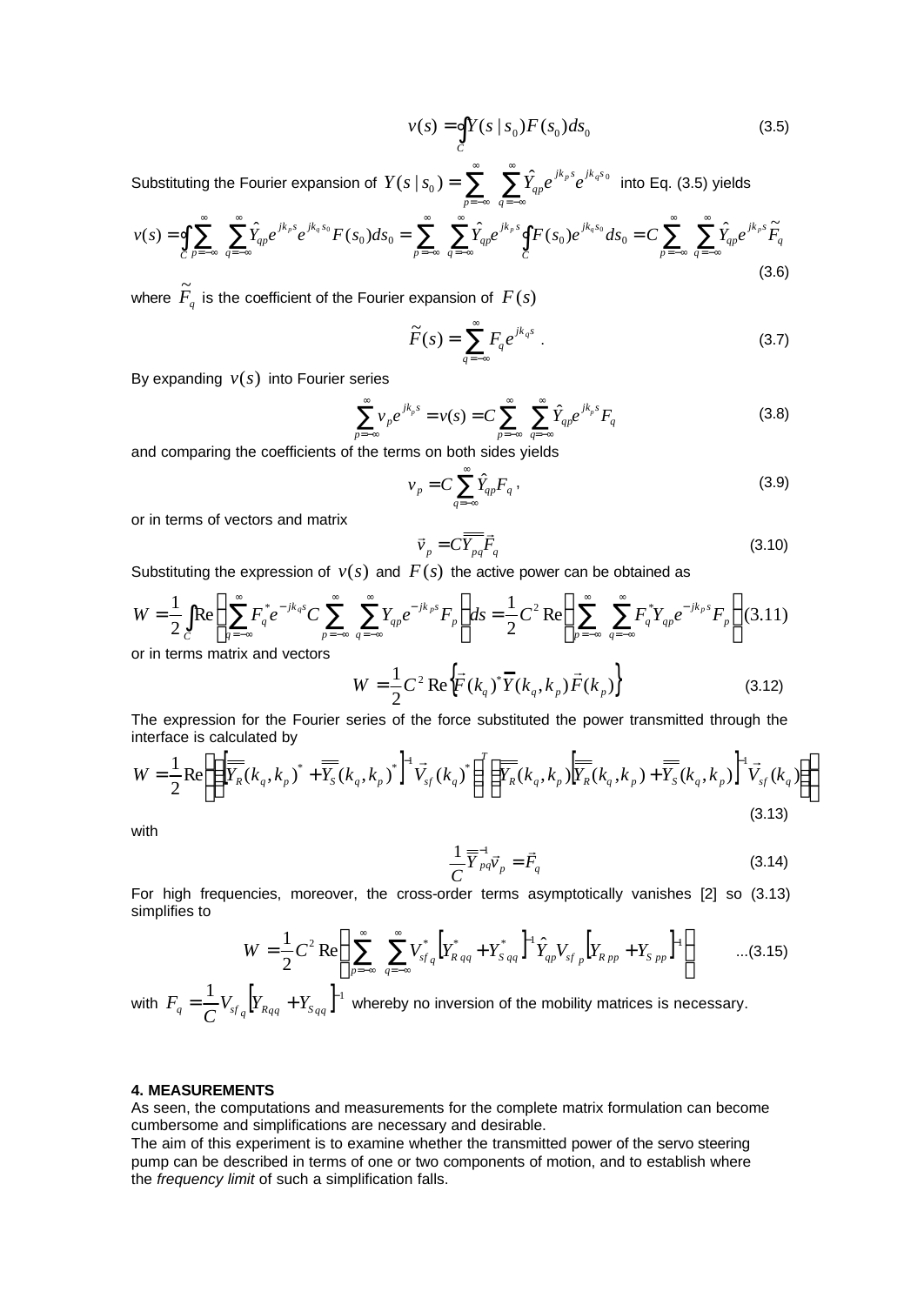The test rig consists of a servo steering pump (including a 12V DC motor) mounted on to a plywood plate.

In the preliminary investigation, the velocities were measured on the surface of the springs vulcanized to the pump. Of course, the high mobility of the source surface increases the likelihood that the accelerometer interacts significantly with the source so as to establish an additional mass spring system.

The main investigation has been carried out with the springs disconnected from the pump. The connection points are situated approximately on a circle around the pump at an angle of 45° to the plywood plate.

Two components of motion were obtained, the axial parallel to the stands and the radial component perpendicular to the axial component.

In order to predict the sound power transmission the magnitude and the phase of the *mobilities of the source and the receiver* must be known.

To deduce the mobility of the source, was measured the velocity and the force at the contact points. In the preliminary investigation the high source mobility introduces experimental complications in that the transducers interact with the source constituting a resonant system. This could be avoided by separating the springs from the pump.





Figure 2: Magnitude of mobility of the receiving structure

Figure 3: Magnitude of mobility of the source

In order to obtain the activity of the source, herein represented by the *free velocity*, the velocity of the unmounted source was measured. The pump was freely suspended by soft cords to allow the pump to vibrate freely.

The measurements shows, that only at the rotational frequency of the pump (45 Hz) the zero order motion dominates the free velocity of the source. High differences between closely located measurement points were observed, and further investigations are necessary to clarify this anomaly.

The *vibration power* was calculated from 20 accelerator recordings at different, randomly chosen points and additionally from the axial component of force and velocity obtained at the three mount points. These later are regarded as the reference measurements.

The comparison of the predicted and measured power shows for the low frequency acceptable agreement. In this frequency range the measurement arrangement employed in this study produces good results.

# **5. CONCLUDING REMARKS**

The power transmission from source to receiver can be predicted from the velocity of the free source at the contact points and the mobilities of source and receiver. This procedure provides a general way to estimate the power transmission without idealisation of neither the source nor the interface.

The experimental work shows that the simplification of the experimental design produces valid predictions of sound transmission at low frequencies. The experimental effort increase rapidly